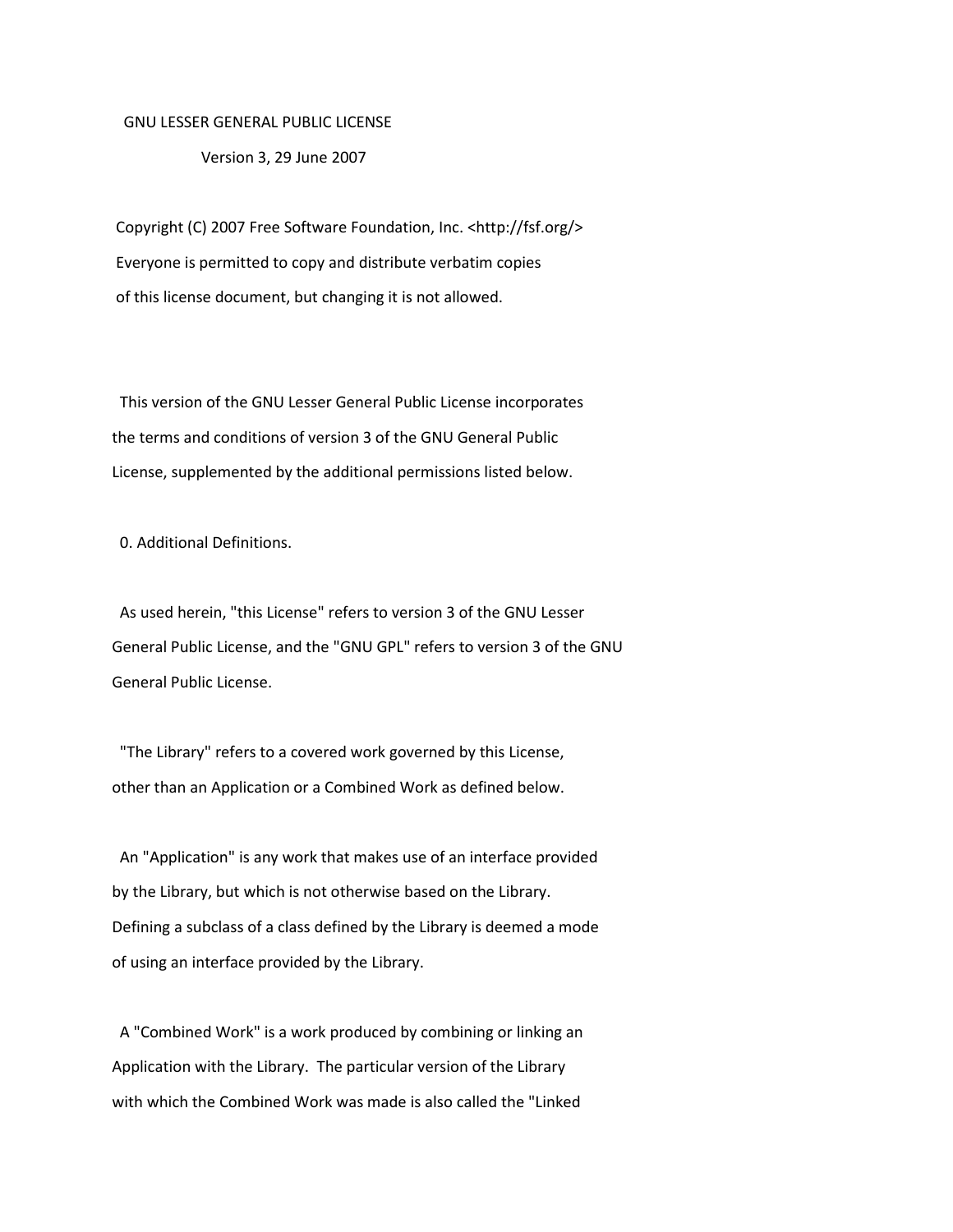Version".

 The "Minimal Corresponding Source" for a Combined Work means the Corresponding Source for the Combined Work, excluding any source code for portions of the Combined Work that, considered in isolation, are based on the Application, and not on the Linked Version.

 The "Corresponding Application Code" for a Combined Work means the object code and/or source code for the Application, including any data and utility programs needed for reproducing the Combined Work from the Application, but excluding the System Libraries of the Combined Work.

1. Exception to Section 3 of the GNU GPL.

 You may convey a covered work under sections 3 and 4 of this License without being bound by section 3 of the GNU GPL.

2. Conveying Modified Versions.

 If you modify a copy of the Library, and, in your modifications, a facility refers to a function or data to be supplied by an Application that uses the facility (other than as an argument passed when the facility is invoked), then you may convey a copy of the modified version:

 a) under this License, provided that you make a good faith effort to ensure that, in the event an Application does not supply the function or data, the facility still operates, and performs whatever part of its purpose remains meaningful, or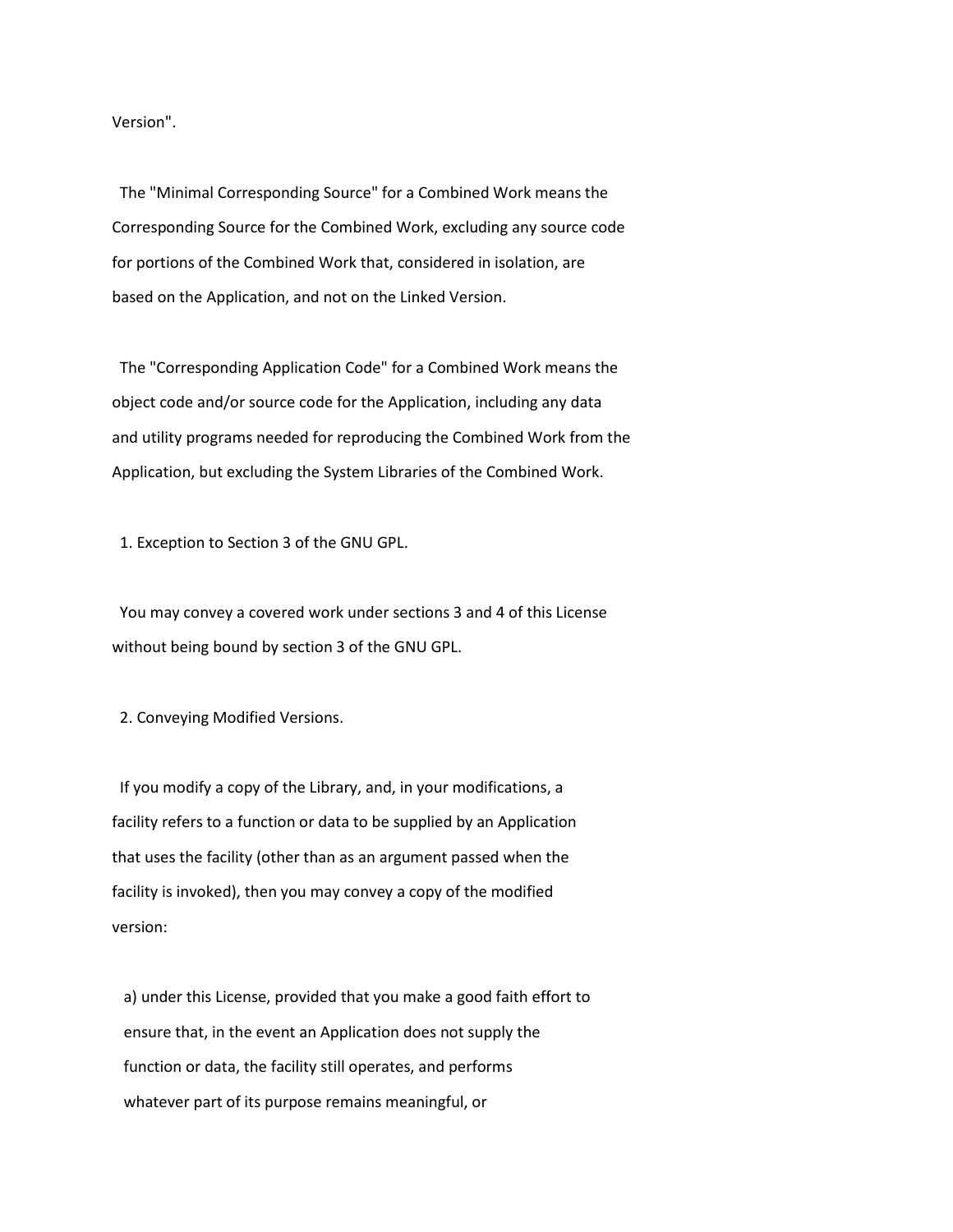b) under the GNU GPL, with none of the additional permissions of this License applicable to that copy.

3. Object Code Incorporating Material from Library Header Files.

 The object code form of an Application may incorporate material from a header file that is part of the Library. You may convey such object code under terms of your choice, provided that, if the incorporated material is not limited to numerical parameters, data structure layouts and accessors, or small macros, inline functions and templates (ten or fewer lines in length), you do both of the following:

 a) Give prominent notice with each copy of the object code that the Library is used in it and that the Library and its use are covered by this License.

 b) Accompany the object code with a copy of the GNU GPL and this license document.

## 4. Combined Works.

 You may convey a Combined Work under terms of your choice that, taken together, effectively do not restrict modification of the portions of the Library contained in the Combined Work and reverse engineering for debugging such modifications, if you also do each of the following:

a) Give prominent notice with each copy of the Combined Work that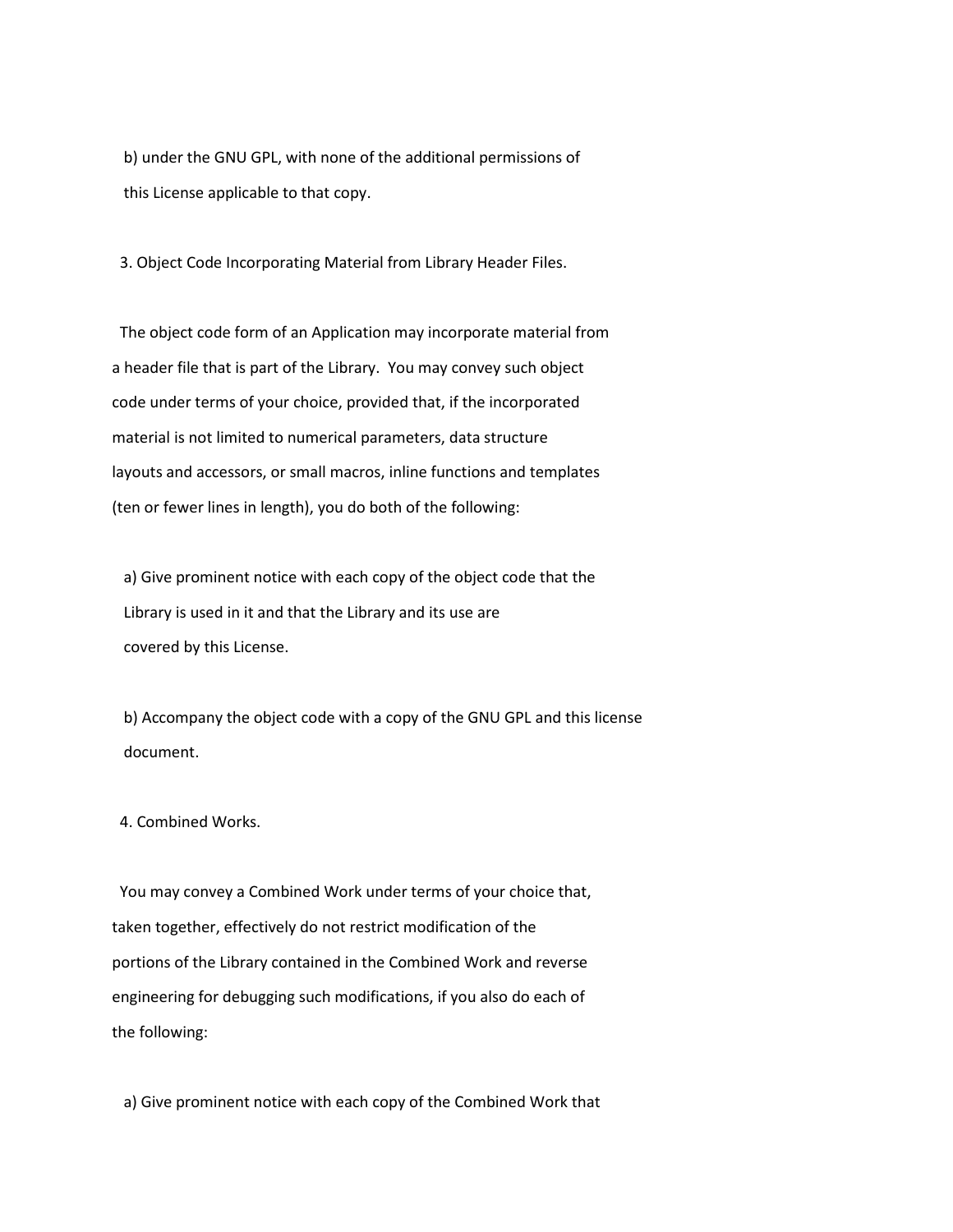the Library is used in it and that the Library and its use are covered by this License.

 b) Accompany the Combined Work with a copy of the GNU GPL and this license document.

 c) For a Combined Work that displays copyright notices during execution, include the copyright notice for the Library among these notices, as well as a reference directing the user to the copies of the GNU GPL and this license document.

d) Do one of the following:

 0) Convey the Minimal Corresponding Source under the terms of this License, and the Corresponding Application Code in a form suitable for, and under terms that permit, the user to recombine or relink the Application with a modified version of the Linked Version to produce a modified Combined Work, in the manner specified by section 6 of the GNU GPL for conveying Corresponding Source.

 1) Use a suitable shared library mechanism for linking with the Library. A suitable mechanism is one that (a) uses at run time a copy of the Library already present on the user's computer system, and (b) will operate properly with a modified version of the Library that is interface-compatible with the Linked Version.

e) Provide Installation Information, but only if you would otherwise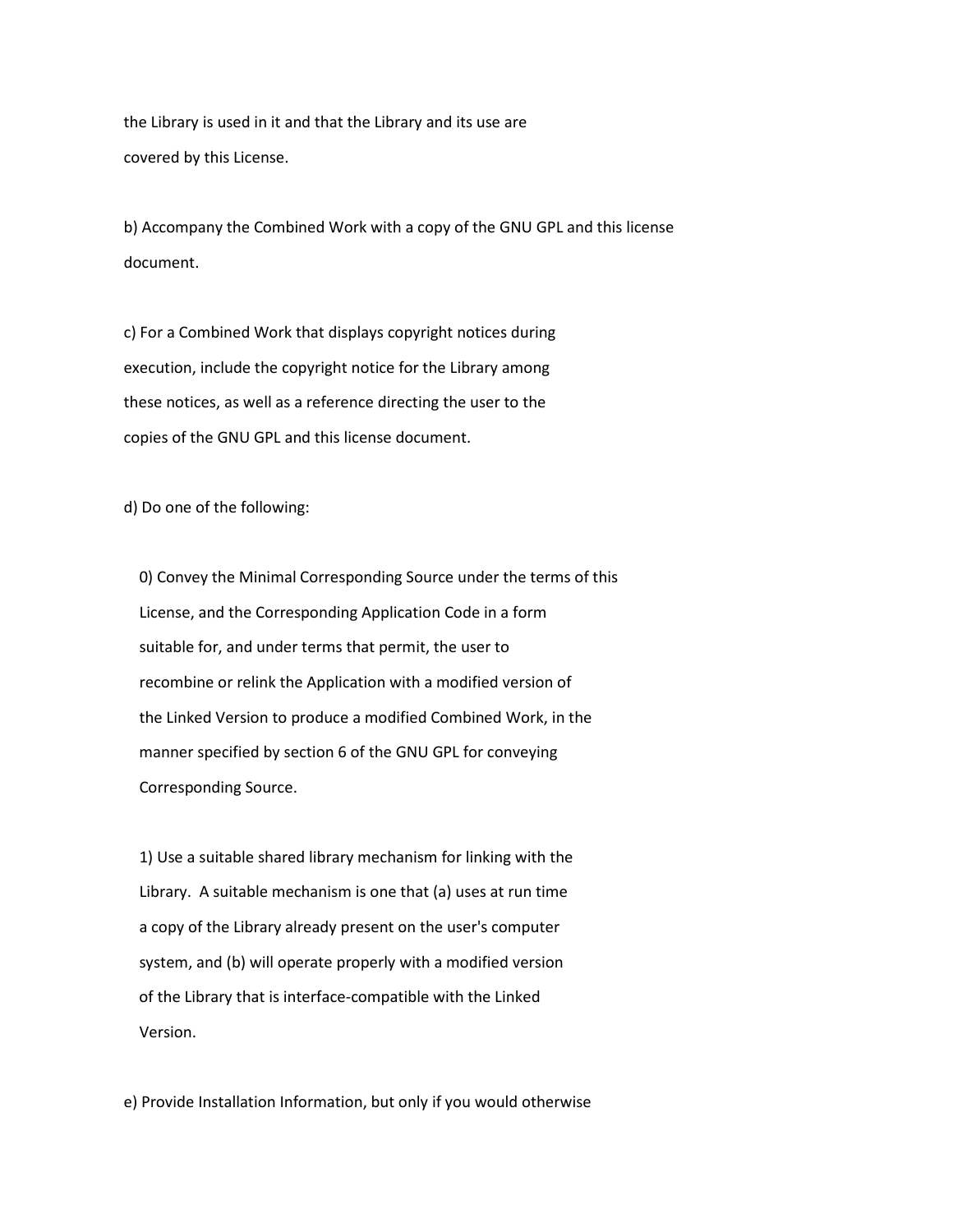be required to provide such information under section 6 of the GNU GPL, and only to the extent that such information is necessary to install and execute a modified version of the Combined Work produced by recombining or relinking the Application with a modified version of the Linked Version. (If you use option 4d0, the Installation Information must accompany the Minimal Corresponding Source and Corresponding Application Code. If you use option 4d1, you must provide the Installation Information in the manner specified by section 6 of the GNU GPL for conveying Corresponding Source.)

5. Combined Libraries.

 You may place library facilities that are a work based on the Library side by side in a single library together with other library facilities that are not Applications and are not covered by this License, and convey such a combined library under terms of your choice, if you do both of the following:

 a) Accompany the combined library with a copy of the same work based on the Library, uncombined with any other library facilities, conveyed under the terms of this License.

 b) Give prominent notice with the combined library that part of it is a work based on the Library, and explaining where to find the accompanying uncombined form of the same work.

6. Revised Versions of the GNU Lesser General Public License.